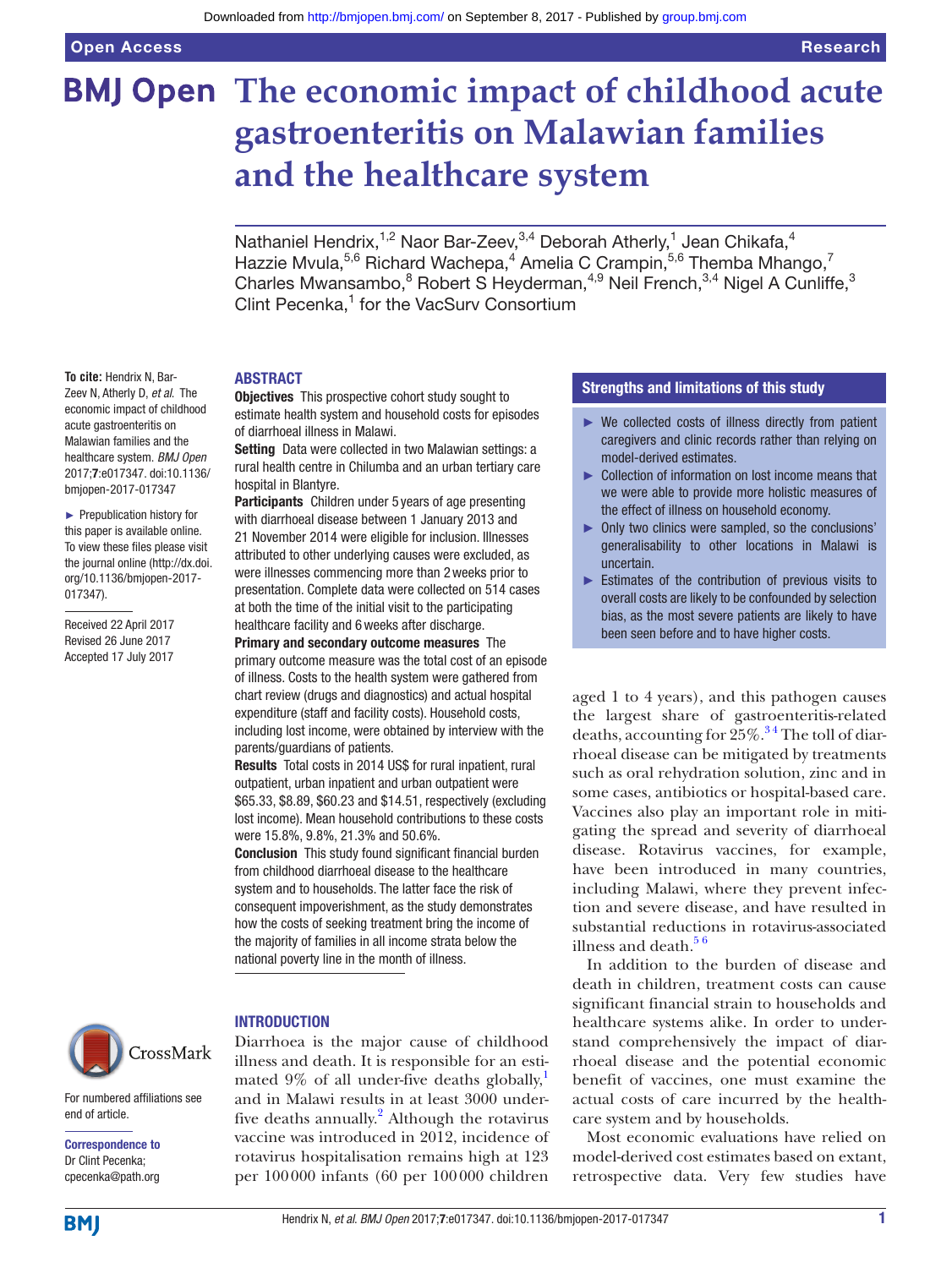prospectively collected direct individual patient-level costs of diarrhoeal illness at both inpatient and outpatient settings.<sup>[7](#page-6-4)</sup> Even fewer have collected such data from health facilities and households, including direct and indirect medical costs and income loss estimates.<sup>[8](#page-6-5)</sup> Additionally, many studies lack data on household income that would permit examination of differential short-term financial effects of illness by income level.

In this post hoc analysis of data collected for a cost-ef-fectiveness analysis,<sup>[9](#page-6-6)</sup> we sought to provide insight into the cost of treating diarrhoeal disease from the health system and societal perspectives in the context of a low-income country where receipt of both doses of the rotavirus vaccine is near  $90\%$ .<sup>10</sup> In other low-income settings, geographic setting (urban/rural), treatment setting (inpatient/outpatient), household income and duration of illness have consistently demonstrated correlation with the economic burden of diarrhoeal disease.<sup>[7 11 12](#page-6-4)</sup> We sought to explore these factors that drive cost of illness in this sub-Saharan, low-income setting, as well as to leverage our capture of prior costs to examine the effects of multiple sessions of care on cost.

## CONTEXT AND METHODS **Study area and population**

This prospective cohort study was conducted in Malawi, a country of approximately 16million people in southern Africa. Its per capita gross national income of US\$350 places it 210 of 216 countries and territories ranked by the World Bank.<sup>[13](#page-6-8)</sup> Over  $80\%$  of its population is rural, with much of that population engaged in subsistence farming.<sup>[14](#page-6-9)</sup>

The study was conducted at two sites: Queen Elizabeth Central Hospital (QECH), a national referral hospital that provides both inpatient and outpatient care, and Chilumba Rural Hospital (CRH), which provides outpatient primary care for children under 5 years and accepts inpatients, although generally low acuity cases. QECH is located in Blantyre, a district of approximately 1.3million in Malawi's Southern Region. It receives approximately 90000 presentations per year, 25000 of which are admitted to the inpatient facility. CRH is located in Karonga, a district of approximately 200000 in the Northern Region. Chilumba hosts a demographic surveillance site with a population approaching 40 000.[15](#page-6-10) It sees 7500 outpatients per year, of which about 700 are admitted inpatient. Both sites provide basic inpatient and outpatient care free of charge and were purposively selected to be representative of the care provided at different levels of the health system.<sup>9</sup>

#### Inclusion criteria

Eligible participants were children under 5years of age living in Blantyre district or within the demographic surveillance population in Chilumba and presenting with diarrhoea at either facility during the study period (1 January 2013 to 21 November 2014). Illnesses

attributed to other underlying causes were excluded, as were illnesses commencing more than 2weeks prior to presentation. In addition to identifying participants at registration/triage, admission logs and electronic records (at QECH only) were reviewed for missing cases.

#### Data collection

After identifying each participant and obtaining consent from their caregiver, a trained research assistant administered a standard case report form to the caregiver. The questionnaire included demographic information, socioeconomic status and the history of the child's illness prior to presentation at the facility, as well as all illness-associated costs incurred prior to presenting at the facility. Daily review of medical charts was undertaken during admission for inpatients to gather information on drugs dispensed, and laboratory investigations or procedures performed. All participants' homes were visited by research staff 6weeks postdischarge to evaluate whether any subsequent illness-related costs were incurred by the household.

#### Categorisation of expenses

Pretreatment costs included direct medical costs paid by the household for care sought prior to the date of the index visit, which we defined as the date of an outpatient visit at either facility or the first day of an inpatient stay. Since the health facilities at which previous care was sought were not study sites, costs to the health system were not included in the pre-index costs.

Costs of the index visit were divided into health system and household costs. Costs to the health system included drugs, laboratory investigations, staff and facility costs such as laundry, kitchen, sanitation and security. The cost of drugs was calculated based on acquisition costs for drugs used at the index visit, with the quantity of injectable drugs being rounded up to the nearest full phial size. Investigations performed were costed on charge per test, except for those performed as part of clinical research, which were excluded. Staff costs for inpatient visits used the combined daily salary of all staff present divided by the number of beds in the ward, then multiplied by the patient's length of stay in days; staff costs of emergency outpatient visits were calculated by dividing the combined daily salary of staff by the mean daily number of visits to the department. Facility costs were calculated by dividing the facility's mean daily cost for services and subsistence goods by the number of hospital beds, then multiplying by the patient's length of stay. The cost of consumable goods in the clinic such as tubing for intravenous drips was not included. Household costs included transportation to the index visit for the patient, their main caretaker and any other household visitors during admission; direct medical costs (costs of consultations, drugs and diagnostics not covered by the essential health package); lost income attributable to the episode of disease; and subsistence (food and shelter) during the visit. Lost income was calculated by dividing the self-reported monthly income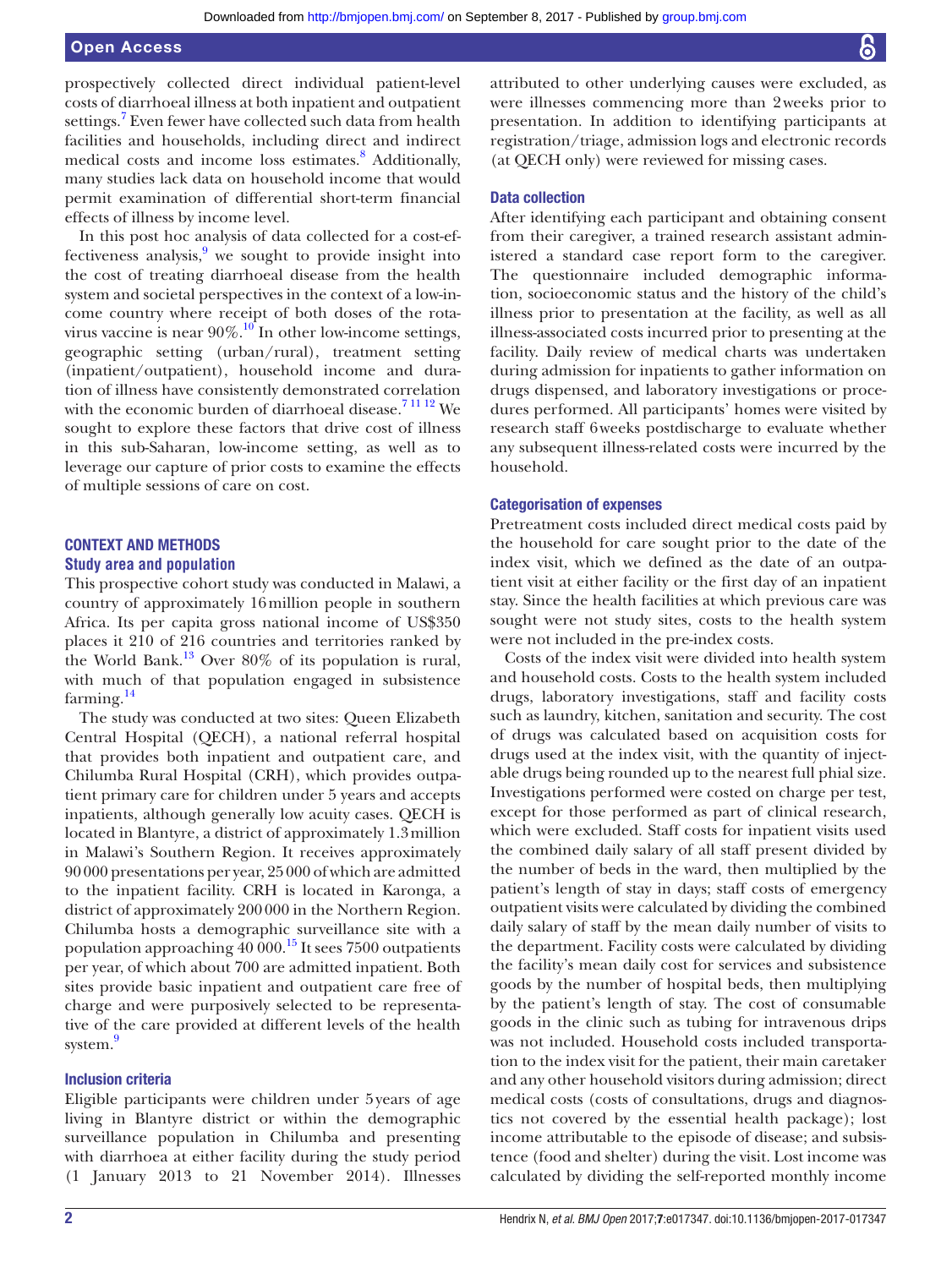| <b>Open Access</b> |
|--------------------|
|--------------------|

<span id="page-2-0"></span>

| Patient characteristics<br>Table 1    |              |                   |                   |                   |                         |
|---------------------------------------|--------------|-------------------|-------------------|-------------------|-------------------------|
|                                       | <b>Rural</b> |                   | Urban             |                   |                         |
|                                       | Inpatient    | <b>Outpatient</b> | Inpatient         | <b>Outpatient</b> | <b>Total</b>            |
| $N$ (% of total)                      | 22(4%)       | 108 (21%)         | 269 (52%)         | 120 (23%)         | 519                     |
| Mean Vesikari score 6.0 (2.9)<br>(SD) |              | 2.6(2.2)          | 11.1(3.9)         | 2.0(3.4)          | 7.0(5.5)                |
| Sex: male, not<br>$recorded(\% )$     | 13 (59%), 0  | 67 (62%), 2 (2%)  | 159 (59%), 2 (1%) | 62 (52%), 1 (1%)  | 301 (58%), 5 (1%)       |
| Mean age, months<br>(SD)              | 14.0 (12.7)  | 15.8(11.3)        | 13.4(7.4)         | 15.8(11.8)        | 14.3(9.3)               |
| Median length of<br>stay, days (IQR)  | 2(2.5)       | N/A               | 3(2)              | N/A               | 3 (2) (inpatients only) |

by the number of days in the month, then multiplying by the number of days spent in care taking for this episode of illness.

Ongoing costs were assessed at a follow-up visit to the patient's home 6weeks after facility discharge. Costs related to any long-term disability caused by the episode were not included among these ongoing costs. Again, costs to the health system for further treatment could not be ascertained due to other sites' being outside the network of research sites.

All costs were collected in Malawi kwacha and converted to US\$ based on the mid-market exchange rate per the Malawi Reserve Bank on 15 July 2014.

#### Statistical analysis

The study's minimum sample size of 88 was calculated to provide an estimate of household costs with a margin of error  $\leq 10\%$  given a coefficient of variation of 0.5.<sup>916</sup>

Income quintiles were calculated based on self-reported monthly income within the sample itself—that is to say that a household labelled as belonging in the highest income quintile is within the top 20% of household incomes in this sample. Using one-way analysis of variance (ANOVA), we tested for differences among income quintiles in mean overall household costs at each geographic and treatment setting.

To explore associations proposed in previous research between prior treatment and cost, we constructed a generalised linear model of total costs and household costs with log link on gamma distributional family, adjusted for length of stay, geographic setting and treatment setting. We used a  $X^2$  test to compare the proportion of patients with prior/ongoing costs in different settings, and a rank-sum test to assess differences in component

costs between these groups. We also used rank-sum tests to assess the significance of differences in total (health system plus household) and household cost between geographic and treatment settings.

#### **Ethics**

Ethical approval was provided by the National Health Sciences Research Committee, Lilongwe, Malawi (1073), and by the Research Ethics Committee of the University of Liverpool, UK (000490). Written consent was obtained from the parents or guardians of participating children.

#### **RESULTS**

#### **Participants**

A total of 529 individuals participated in this study, although 15 were excluded due to incomplete data (see [table](#page-2-0) 1). The majority (389) were recruited at QECH in Blantyre and the remaining 130 participants were recruited at CRH in Karonga. Inpatient cases accounted for 69% (269/389) of the cases at QECH while only 17% (22/130) of cases in Karonga were admitted, reflecting a more serious case mix at a much larger national referral level hospital in Blantyre.

Total costs for the episode of illness and costs by payer are reported in [table](#page-2-1) 2, sorted by geography and treatment setting. The least expensive visit type was a rural, outpatient visit with total costs averaging \$13.57; rural, inpatient visits were the costliest, averaging \$76.94. Rank-sum tests confirmed the significance of differences in both total and household costs between geographic and treatment settings (p<0.001 in all cases). Across all settings, the health system bore an average of 76% of the costs for each episode of illness.

<span id="page-2-1"></span>

| Mean (SD) total direct and indirect costs for the episode of illness by geography and treatment setting<br>Table 2 |                   |                   |                    |                   |
|--------------------------------------------------------------------------------------------------------------------|-------------------|-------------------|--------------------|-------------------|
|                                                                                                                    | <b>Rural</b>      |                   | Urban              |                   |
|                                                                                                                    | Inpatient         | <b>Outpatient</b> | Inpatient          | <b>Outpatient</b> |
| Health system costs                                                                                                | \$55.04 (\$26.82) | \$8.02 (\$2.90)   | $$47.21$ (\$56.69) | \$7.18 (\$4.05)   |
| Household costs                                                                                                    | \$19.16 (\$19.30) | \$1.81 (\$2.58)   | \$25.36 (\$20.47)  | \$15.48 (\$20.75) |
| <b>Total costs</b>                                                                                                 | \$76.94 (\$32.61) | \$13.57 (\$4.70)  | \$73.78 (\$51.39)  | \$23.13 (\$21.68) |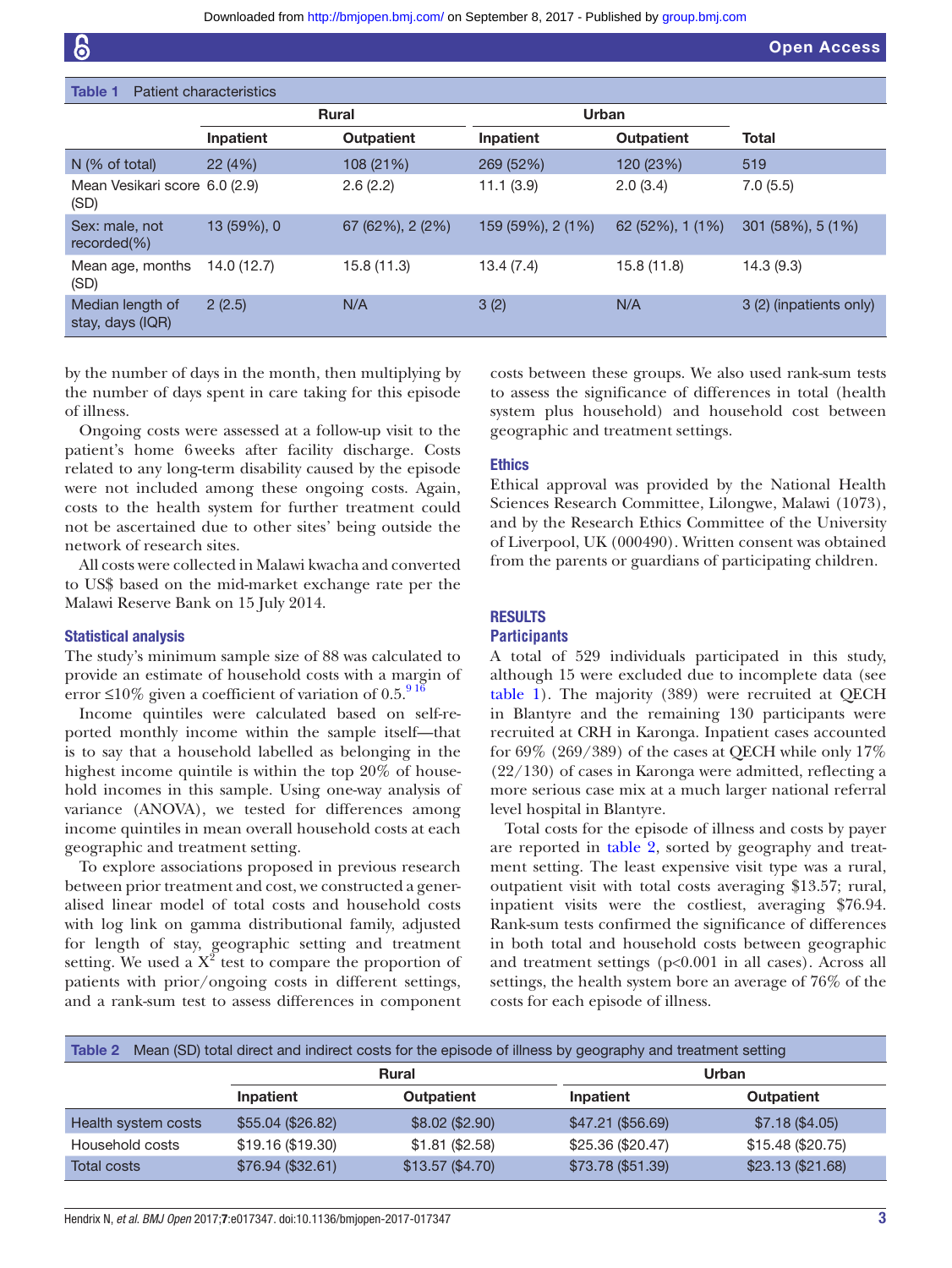<span id="page-3-0"></span>

| Table 3           | Mean (SD) costs to health system for index visit by category |                   |                    |                  |  |  |
|-------------------|--------------------------------------------------------------|-------------------|--------------------|------------------|--|--|
|                   |                                                              | <b>Rural</b>      |                    | Urban            |  |  |
|                   | Inpatient                                                    | <b>Outpatient</b> | Inpatient          | Outpatient       |  |  |
| Drugs             | \$4.46 (\$3.94)                                              | \$1.45 (\$2.53)   | \$9.40 (\$20.29)   | $$1.19$ (\$2.16) |  |  |
| Labs              | $$5.39$ (\$1.07)                                             | \$4.96 (\$1.17)   | \$7.60 (\$5.21)    | \$4.73 (\$3.36)  |  |  |
| <b>Staff</b>      | \$17.03 (\$10.37)                                            | \$1.61 (\$0)      | $$21.47$ (\$30.51) | \$1.26 (\$0)     |  |  |
| <b>Facilities</b> | \$28.35 (\$17.26)                                            | \$0(\$0)          | \$8.73 (\$12.41)   | \$0(\$0)         |  |  |
| Total             | \$55.04 (\$26.82)                                            | \$8.02 (\$2.90)   | \$47.21 (\$56.69)  | \$7.18 (\$4.05)  |  |  |

We performed a sensitivity analysis to assess the potential impact to overall costs at the index visit if the 15 dropped observations were included. Were these costs representative of the 25th percentile of costs, mean overall costs would decrease from \$39.15 to \$38.32; were they in the 75th percentile of costs, mean overall costs would rise to \$39.44. This would result in a 2% decrease in total costs, or a 0.6% increase, respectively, compared with the weighted average of costs across all visit types.

For inpatient settings, staff and facility costs contribute the most to health system costs (see [table](#page-3-0) 3). These two categories represent between 60% and 80% of total costs across geographic settings. Laboratory investigations dominate outpatient costs, representing roughly 60% in both urban and rural outpatient settings.

Lost income and direct medical expenses make up the majority of household costs for all except rural, outpatient visits, whose costs are dominated by transportation and lost income (see [table](#page-3-1) 4). Of patients seen at the urban facility, 35% had sought treatment prior to their index visit, compared with 2% of patients seen at the rural facility ( $p<0.001$ ). On the other hand, 13\% of patients in Karonga had ongoing costs after the index visit, compared with 2% of patients seen at the Blantyre site (p<0.001).

Using one-way ANOVA to detect differences in mean household expenditure (exclusive of lost income) between income quintiles, we found a significant difference only in urban, inpatient encounters (see [figure](#page-4-0) 1).

The highest income level in this group (>\$79.50 per month) had higher expenditures than any other income group, with the difference between this group and the lowest income group (<\$19.32 per month) being especially noticeable. The ANOVA test showed no significant differences for any other combination of geographic and treatment settings.

Costs to the households of patients for whom previous treatment was sought were  $2.04$  times higher ( $p<0.001$ ) once adjusted for length of stay, geography and treatment setting; overall costs were 1.25 times higher (p=0.016). This difference in overall costs is driven in part by spending prior to the index visit, which averaged between \$0.92 for rural, outpatient index visits and \$3.01 for rural, inpatient index visits. A rank-sum test on transportation costs by prior treatment status showed significantly higher transportation costs for this group (p<0.001), suggesting the source of these differences. Median monthly income for the group who sought prior treatment was higher than the group who did not, at \$34.09 and \$22.73, respectively. A rank-sum test again showed a significant difference in both monthly income and lost income due to the illness (length of stay was not significantly different between the groups). We repeated the rank-sum test looking for variation in transportation costs during the rainy seasons (November through April) of those who received prior treatment, but this test's results were not significant.

<span id="page-3-1"></span>

| <b>Table 4</b><br>Mean (SD) household costs for an episode of illness |                   |                   |                    |                    |                   |
|-----------------------------------------------------------------------|-------------------|-------------------|--------------------|--------------------|-------------------|
|                                                                       | <b>Rural</b>      |                   | Urban              |                    |                   |
|                                                                       | Inpatient         | <b>Outpatient</b> | Inpatient          | <b>Outpatient</b>  | Total             |
| Direct medical expenses<br>prior to index visit                       | \$0.21 (\$0.72)   | \$0.08 (\$0.58)   | \$0.98 (\$3.92)    | $$0.71$ (\$1.55)   | \$0.77 (\$3.13)   |
| Direct medical expenses of<br>index visit                             | $$8.61$ (\$9.62)  | \$0.24 (\$0.68)   | $$10.69$ (\$10.66) | \$5.85 (\$10.21)   | \$7.31 (\$10.17)  |
| Transportation to and<br>subsistence at index visit                   | \$4.38 (\$5.28)   | $$0.51$ (\$0.54)  | $$2.68$ (\$3.00)   | \$0.45 (\$1.91)    | \$2.04 (\$2.83)   |
| Lost income due to index<br>visit                                     | $$4.13$ (\$9.62)  | $$0.50$ (\$0.68)  | \$8.06 (\$10.66)   | \$6.22 (\$10.22)   | \$6.36 (\$10.17)  |
| Direct medical expenses<br>after index visit                          | \$0.87 (\$2.10)   | \$0.38 (\$1.66)   | \$0.21 (\$2.41)    | \$0.16 (\$1.19)    | \$0.26 (\$2.02)   |
| Total household costs                                                 | \$19.16 (\$19.30) | $$1.81$ (\$2.58)  | \$25.36 (\$20.47)  | $$15.48$ (\$20.75) | \$19.32 (\$20.66) |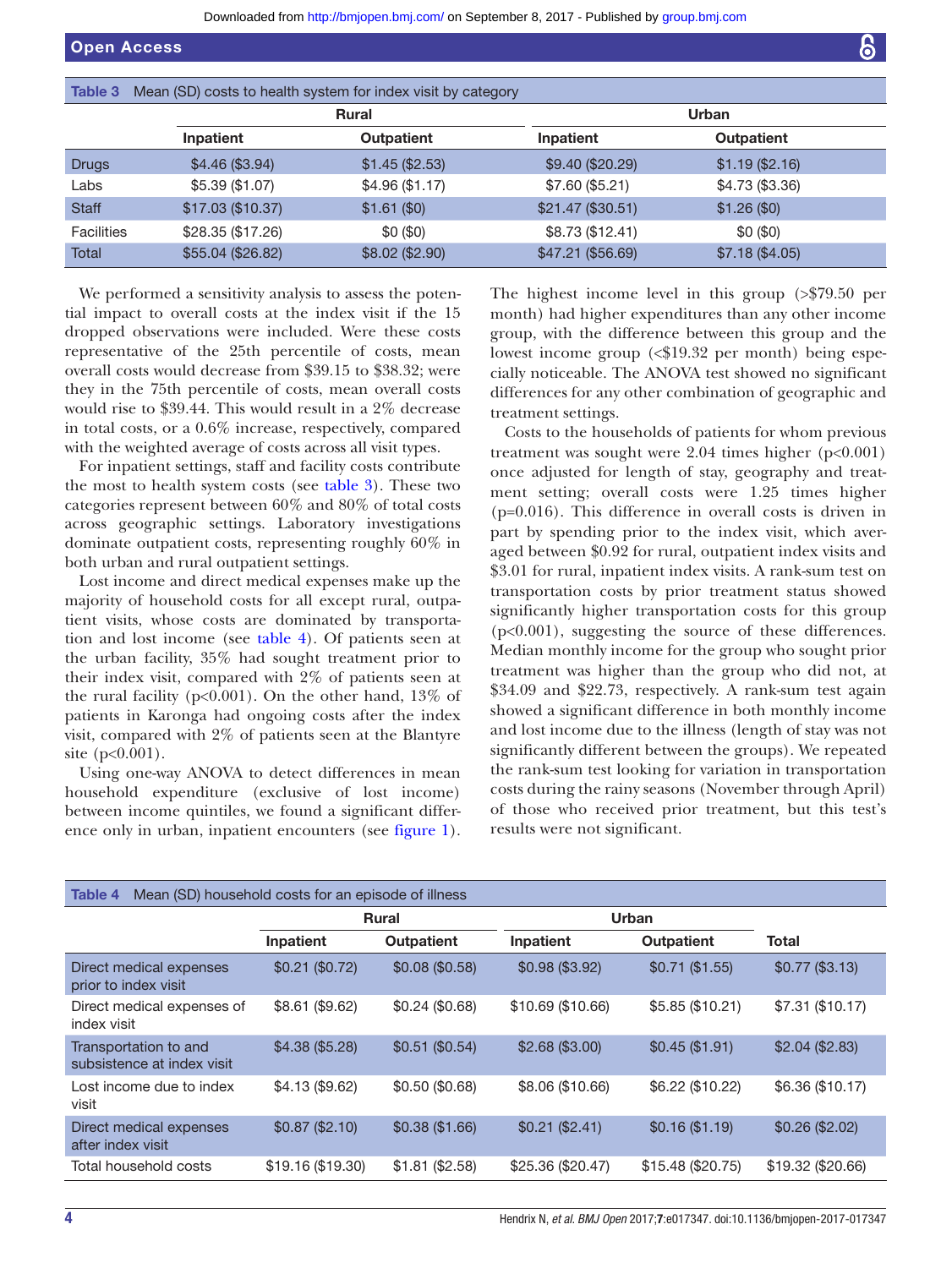

Figure 1 Mean total household cost (not including lost income) of inpatient, urban index visit by income.

#### **DISCUSSION**

Even following the introduction of the rotavirus vaccine, diarrhoeal disease continues to be a significant burden on the world and on low-income countries in particular. While deaths among African children due to diarrhoea declined  $43\%$  between 2000 and  $2013$ ,<sup>17</sup> the number of cases remains high, with one study estimating 3.3 episodes of diarrhoea annually per child in Africa.<sup>[18](#page-6-12)</sup>

This study focused on the economic burden of these diseases by combining costs ascertained through both interviews and chart review. It found significant household costs primarily in the inpatient and urban settings with lost income and direct medical costs dominating the contributing costs. Even rural, outpatient visits can be financially problematic, however, if they are frequent, or if the family is especially vulnerable. Household costs for the episode of illness (excluding lost income) exceeded monthly household income in 8% of cases treated inpatient and 3% of cases treated outpatient; including lost income, these numbers rise to 17% and 9%, respectively.

Taking into account lost income, mean household costs for patients seen in the rural health centre were \$19.16 and \$1.81 for inpatient and outpatient treatment, while patients seen at the urban hospital had mean household costs of \$25.36 and \$15.48 for inpatient and outpatient treatment. The high cost of inpatient treatment in the urban setting likely reflects the higher acuity of illness at that setting: the mean Vesikari score of study participants seen in QECH's inpatient ward was 11, which indicates severe disease. Rural inpatients, by comparison, had a mean Vesikari score of 6.

Putting household expenditures in context, 72.2% of the Malawian population lives on <\$1.25 per person per day[.19](#page-6-13) Even an outpatient visit in a rural setting, then, is likely to impose costs exceeding a day's income for this

<span id="page-4-0"></span>population, while a costlier inpatient visit is likely to account for almost 3 weeks' income. The equivalents for a US household would be to face costs of \$147 and \$3,095, respectively. $^{20}$  It should be noted, though, that in a low-income setting, a much larger percentage of income goes to core goods such as food and shelter: as such, it is more difficult to offset health-related costs. Having savings adequate to cover medical costs is also less common in this setting, where, although 76% report saving when possible, 90% of households say that they sometimes run out of money for basic goods. $^{21}$  This can bring about debt and reduced expenditure on clothing, education, shelter and other similar goods.

The results of our study can be compared with several other studies of the economic burden of diarrhoeal disease in the low-income, sub-Saharan context. An analysis of economic data from the Global Multicenter Enteric Study found mean household costs of \$2.77, \$6.57 and \$4.33 (in 2014 USD) for Gambia, Kenya and Mali, respectively, for a representative sample of inpatient and outpatient medical encounters, not including lost income. $22$  A Rwandan study of inpatient admissions for childhood gastroenteritis found household costs of \$66.08 (including lost income) and costs to the medical system of  $$34.83<sup>23</sup>$  $$34.83<sup>23</sup>$  $$34.83<sup>23</sup>$  Finally, a study from Ghana found costs to the medical system of \$5.14 for outpatient visits and \$122.07 for inpatient visits. $\frac{8}{3}$  $\frac{8}{3}$  $\frac{8}{3}$ 

When costs are analysed by income quintile, mean household expenditure by quintile is only significantly different in the urban, inpatient setting. This demonstrates that the poorest segments of Malawian society who attend public healthcare facilities generally incur the same costs as their wealthier peers in the same settings. This finding is supported by other evidence from Malawi which found that care-seeking behaviour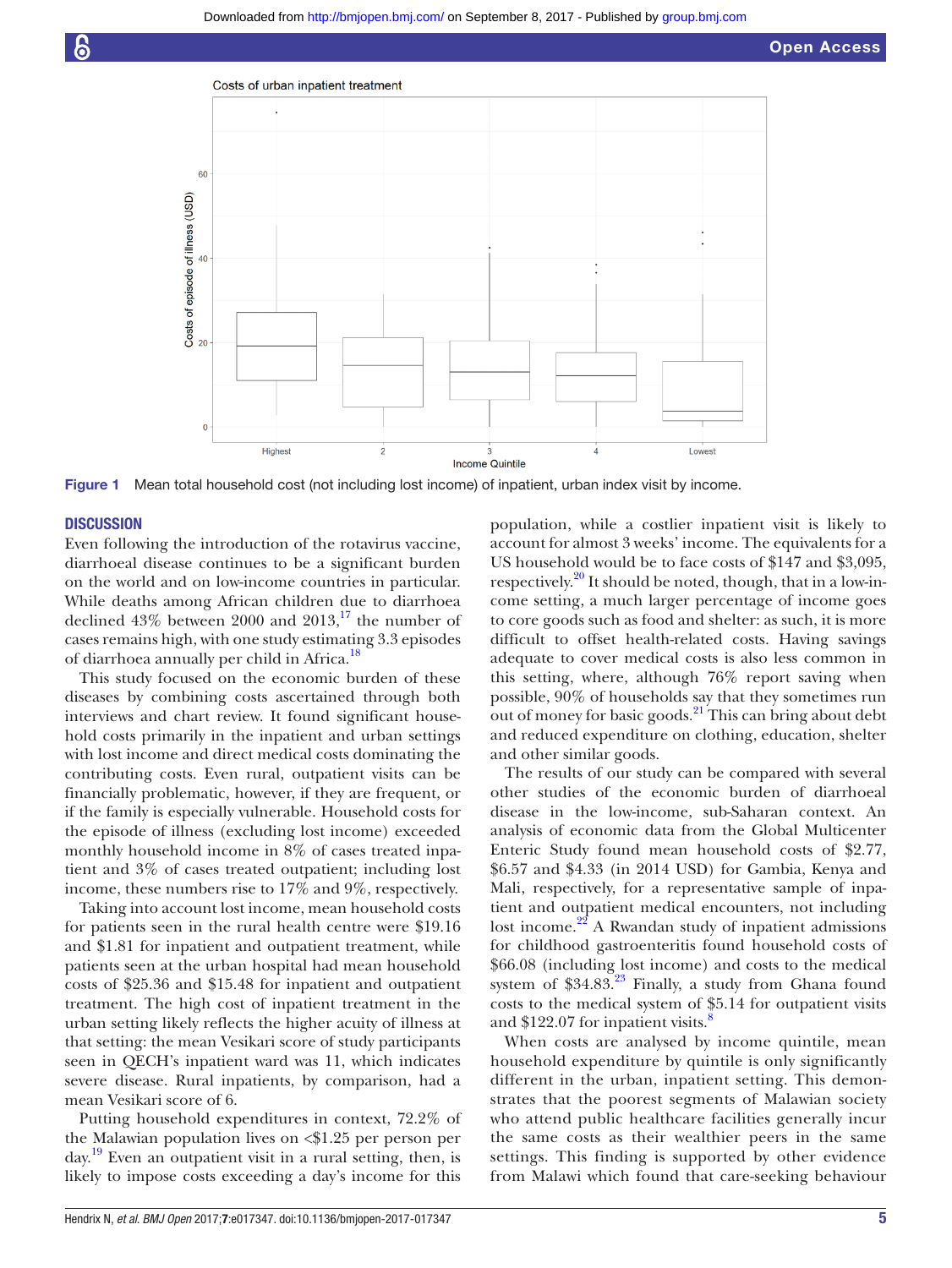

<span id="page-5-0"></span>Figure 2 Log monthly household income versus log costs for the episode of illness, not including lost income. The line represents episode costs equal to monthly income.

for children with diarrhoea does not vary by income  $level.<sup>24</sup>$  $level.<sup>24</sup>$  $level.<sup>24</sup>$ 

The pattern of identical expenditure across income quintiles in most settings means that the poorest households expose themselves to greater risk of impoverishment by seeking treatment (see [figure](#page-5-0) 2). After accounting for the costs of the episode of illness, no household in the lowest income quintile of our sample was left with more than \$0.60 of income per day for the month in which the illness occurred—well below the government's definition of 'ultrapoverty' as \$1.74 per household per day.<sup>[25](#page-6-19)</sup> Furthermore, the costs of the episode of illness exceeded the monthly income of 27% of households in this group. Even among the highest income quintile of our sample, 19% of households were brought temporarily below the poverty line of \$2.80 per day by the costs of the episode of illness.

We are left to explain why spending increases with income quintile in the urban inpatient setting (see [figure](#page-4-0) 1). One explanation may be that price sensitivity may play a role in care decisions in the urban inpatient setting. If this were the case, the children of poorer Malawians may not receive the full extent of care that they need due to concerns about the costs associated with seeking treatment, even when the treatment itself is free. Mean total household costs were the highest for this setting, and the patients' caretakers must balance the risks of expenses that they cannot afford with the risk that their child's illness will worsen when they choose to seek or not seek care. Lower income families may, rationally, apply a different threshold for seeking treatment than higher income families. Another possibility may be a tendency of higher income families to bring more visitors or to buy higher cost subsistence goods. In order to test this possibility, we ran an ANOVA test on mean spending by income quintile on visitors, transportation and shelter costs (both together and separately), but did not find significant differences. Instead, the same test shows significantly increased mean spending on direct medical expenses as income quintile increases.

One driver of high overall costs in the urban setting at large may be the seeking of prior care. Of patients

seen in the urban setting, 35% had been seen at a prior healthcare facility. Testing the relationship between prior care and income quintile using a logistic regression does not suggest a significant relationship between the two, whether income quintile is represented as a continuous or factor variable. Excluding lost wages, household costs for cases in which prior care is sought cost twice as much as cases in which the index visit is the first encounter with the healthcare system during this episode of illness. Transportation costs are the likely source of difference, suggesting that patients who sought treatment prior to the index visit come to the hospital either from farther away or more urgently than those for whom the index visit was their first visit related to this episode. Transportation costs predominate costs accrued prior to the index visit as well, accounting for 62%; spending at health centres and pharmacies accounted for 13% and 11%, respectively. Selection bias likely plays a role as well, as the most seriously ill patients are likely both to be seen multiple times and to incur greater overall costs.

The conclusions in this study are limited by its being a post hoc, unpowered analysis of data gathered for a cost-effectiveness study. That is, the sample size of the study was not powered to detect differences between treatment settings, geography or any of the other characteristics examined in our regression analysis. The study's generalisability may also be limited due to the data collection's having taken place in two locations that represent extremes of acuity and population density within the Malawian healthcare system. We cannot rule out greater geographic variation in financial outcomes than our study results suggest.

Future work in this area should focus on the longterm consequences to the household of financial shock associated with an episode of diarrhoeal disease, or with repeated diarrhoea due to undernourishment and other risk factors. Especially of interest is the long-term loss of economic potential due to childhood illness: if a child is frequently or severely ill, health-related expenditures, including time needed for caretaking, may preclude investment in other areas that could improve the financial situation of a household.

#### **CONCLUSION**

This study has evaluated directly the cost of 514 episodes of childhood diarrhoeal disease to both the households and health system of Malawi. It found that households bear a substantial fraction of the total costs of an episode of illness and that there is a considerable risk of impoverishment due to severe or repeated episodes of diarrhoeal disease.

The conclusions of this study are broadly applicable in the sub-Saharan setting—especially to those countries where the rotavirus vaccine is widely used—regardless of whether healthcare is provided to the public for free or through an insurance programme. In the latter case, only direct medical costs to the household would be covered. Lost income, transportation and ongoing costs of care were all found in this study to impose substantial financial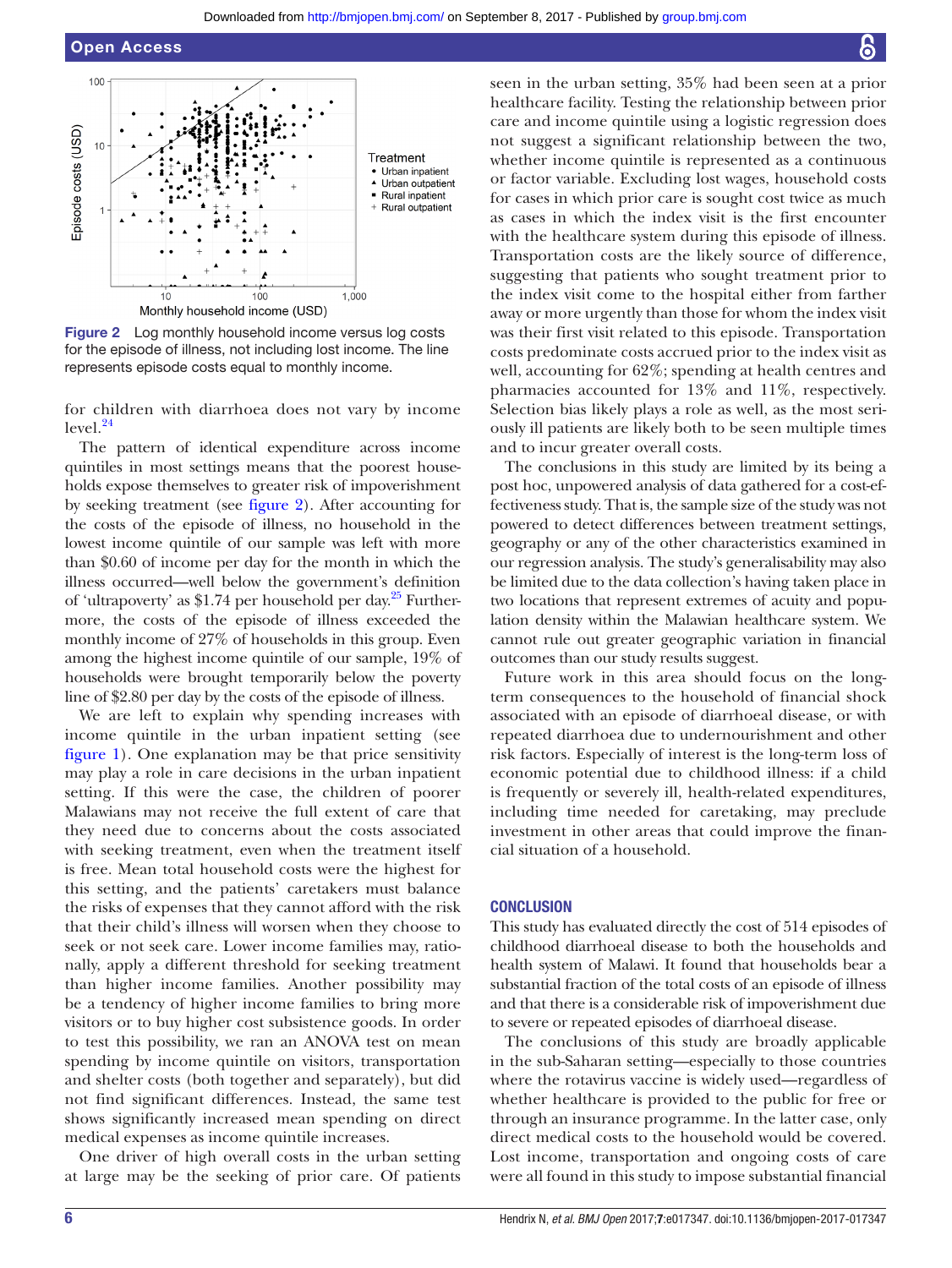#### Open Access

burdens, and this observation would not be changed by the use of health insurance.

This study's findings can be applied to cost-effectiveness analyses of enteric vaccines and other means of preventing the transmission of diarrhoeal disease and can be used by healthcare planners to help prioritise interventions. By providing data on the lost financial opportunity caused by an episode of diarrhoeal disease, this study allows for a more precise accounting of how an averted episode of diarrhoeal disease should be valued.

#### Author affiliations

- <sup>1</sup> Center for Vaccine Innovation and Access, PATH, Seattle, Washington, USA <sup>2</sup>Pharmaceutical Outcomes Research and Policy Program, University of Washington, Seattle, Washington, USA
- <sup>3</sup>The Centre for Global Vaccine Research, Institute of Infection & Global Health,
- University of Liverpool, Liverpool, Merseyside, UK

4 Malawi-Liverpool-Wellcome Trust Clinical Research Programme, College of

Medicine, University of Malawi, Blantyre, Malawi

5 Karonga Prevention Study, Chilumba, Malawi

<sup>6</sup> London School of Hygiene and Tropical Medicine, London, UK

<sup>7</sup>Queen Elizabeth Central Hospital, Blantyre, Malawi

<sup>8</sup>Ministry of Health, Lilongwe, Malawi

9 Division of Infection & Immunity, University College London, London, UK

Collaborators James Beard (London School of Hygiene and Tropical Medicine, London, UK); Anthony Costello (WHO, Geneva, Switzerland; formerly University College London (UCL), London, UK); Miren Iturriza-Gomara (University of Liverpool (UoL), Liverpool, UK); Khuzwayo Jere (UoL) Carina King (UCL, London, UK); Sonia Lewycka (University of Auckland, Auckland, New Zealand; formerly UCL); Osamu Nakagomi (Nagasaki University, Japan); Umesh Parashar (Centers for Disease Control & Prevention (CDC), Atlanta, GA, USA); Tambosi Phiri (Mai Mwana Project, Mchinji, Malawi); Jacqueline E Tate (CDC); Jennifer R Verani (CDC); Cynthia G Whitney (CDC).

Contributors NB-Z, DA and NAC designed the study with input from ACC, CM, RSH and NF. JC led data collection efforts. HM and TM contributed to data collection. NH, RW, NB-Z, CP and DA designed and performed the data analysis. NH wrote the first draft of the manuscript. All listed authors contributed to the interpretation of the data, contributed to the writing of the manuscript, reviewed the work prior to submission and have agreed to be responsible for its content.

Funding This work was supported by Wellcome Trust Programme Grant (WT091909), PATH and the Bill & Melinda Gates Foundation (OPP1053539).

Competing interests NB-Z, NAC and NF have received investigator-initiated research grants from GSK, and NB-Z and NAC from Takeda Pharmaceuticals. All other authors have no conflicts to declare.

Patient consent No identifiable medical information is included in this manuscript.

Ethics approval National Health Sciences Research Committee, Lilongwe, Malawi (1073), and by the Research Ethics Committee of the University of Liverpool, UK (000490).

Provenance and peer review Not commissioned; externally peer reviewed.

Data sharing statement Data collected as part of this study is not available due to its not having been included in the approved protocol.

Open Access This is an Open Access article distributed in accordance with the terms of the Creative Commons Attribution (CC BY 4.0) license, which permits others to distribute, remix, adapt and build upon this work, for commercial use, provided the original work is properly cited. See: [http://creativecommons.org/](http://creativecommons.org/licenses/by/4.0/) [licenses/by/4.0/](http://creativecommons.org/licenses/by/4.0/)

© Article author(s) (or their employer(s) unless otherwise stated in the text of the article) 2017. All rights reserved. No commercial use is permitted unless otherwise expressly granted.

#### **REFERENCES**

- <span id="page-6-0"></span>1. Liu L, Johnson H, Cousens S. Global, regional, and national causes of child mortality in 2000-2010: an updated systematic analysis. *Lancet* 2012;6736.
- <span id="page-6-1"></span>2. World Health Organization. *Global Health Observatory Data Repository*. WHO. World Health Organization 2016 [http://www.who.](http://www.who.int/gho/database/en/) [int/gho/database/en/](http://www.who.int/gho/database/en/) (cited 2016 Aug 3).
- <span id="page-6-2"></span>3. Institute for Health Metrics and Evaluation. *The Global Burden of Disease: Generating Evidence, Guiding Policy*. Seattle, WA, 2013. [http://www.healthdata.org/policy-report/global-burden-disease](http://www.healthdata.org/policy-report/global-burden-disease-generating-evidence-guiding-policy)[generating-evidence-guiding-policy](http://www.healthdata.org/policy-report/global-burden-disease-generating-evidence-guiding-policy).
- 4. Bar-Zeev N, Jere KC, Bennett A, *et al*. Population impact and effectiveness of monovalent rotavirus vaccination in Urban Malawian children 3 years after vaccine introduction: ecological and casecontrol analyses. *[Clin Infect Dis](http://dx.doi.org/10.1093/cid/civ1183)* 2016;62:S213–S219.
- <span id="page-6-3"></span>5. Bar-Zeev N, Kapanda L, Tate JE, *et al*. Effectiveness of a monovalent rotavirus vaccine in infants in Malawi after programmatic rollout: an observational and case-control study. *[Lancet Infect Dis](http://dx.doi.org/10.1016/S1473-3099(14)71060-6)* 2015;15:422–8 .
- 6. Groome MJ, Page N, Cortese MM, *et al*. Effectiveness of monovalent human rotavirus vaccine against admission to hospital for acute rotavirus diarrhoea in South African children: a case-control study. *[Lancet Infect Dis](http://dx.doi.org/10.1016/S1473-3099(14)70940-5)* 2014;14:1096–104 .
- <span id="page-6-4"></span>7. Rheingans R, Kukla M, Faruque AS, *et al*. Determinants of household costs associated with childhood diarrhea in 3 South Asian settings. *[Clin Infect Dis](http://dx.doi.org/10.1093/cid/cis764)* 2012;55:S327–S335.
- <span id="page-6-5"></span>8. Aikins M, Armah G, Akazili J, *et al*. Hospital health care cost of diarrheal disease in Northern Ghana. *[J Infect Dis](http://dx.doi.org/10.1086/653573)* 2010;202:126–130.
- <span id="page-6-6"></span>9. Bar-Zeev N, Tate JE, Pecenka C, *et al*. Cost-Effectiveness of Monovalent Rotavirus Vaccination of Infants in Malawi: A Postintroduction Analysis Using Individual Patient-Level Costing Data. *[Clin Infect Dis](http://dx.doi.org/10.1093/cid/civ1025)* 2016;62:220–228 .
- <span id="page-6-7"></span>10. Bar-Zeev N, Kapanda L, Tate JE, *et al*. Effectiveness of a monovalent rotavirus vaccine in infants in Malawi after programmatic rollout: an observational and case-control study. *[Lancet Infect Dis](http://dx.doi.org/10.1016/S1473-3099(14)71060-6)* 2015;15:422–8 .
- 11. Burke RM, Rebolledo PA, Embrey SR, *et al*. The burden of pediatric diarrhea: a cross-sectional study of incurred costs and perceptions of cost among Bolivian families. *[BMC Public Health](http://dx.doi.org/10.1186/1471-2458-13-708)* 2013;13:708 .
- 12. MacIntyre UE, de Villiers FP. The economic burden of diarrheal disease in a tertiary level hospital, Gauteng, South Africa. *[J Infect Dis](http://dx.doi.org/10.1086/653560)* 2010;202:S116–S125.
- <span id="page-6-8"></span>13. World Bank. Gross National Income Per Capita 2015 (Atlas Method). <http://databank.worldbank.org/data/download/GNIPC.pdf>(cited 2016 Nov 5).
- <span id="page-6-9"></span>14. National Statistical Office (Malawi), ICF International. *Malawi Demographic and Health Survey*. Zomba, Malawi and Rockville, Maryland, USA, 2015.
- <span id="page-6-10"></span>15. Crampin AC, Dube A, Mboma S, *et al*. Profile: the karonga health and demographic surveillance system. *[Int J Epidemiol](http://dx.doi.org/10.1093/ije/dys088)*2012;41:676–85.
- 16. World Health Organization. Guidelines for estimating the economic burden of diarrhoeal disease with focus on assessing the costs of rotavirus diarrhoea. *Geneva* 2005.
- <span id="page-6-11"></span>17. Liu L, Oza S, Hogan D, *et al*. Global, regional, and national causes of child mortality in 2000-13, with projections to inform post-2015 priorities: an updated systematic analysis. *[Lancet](http://dx.doi.org/10.1016/S0140-6736(14)61698-6)* 2015;385:430–40.
- <span id="page-6-12"></span>18. Fischer Walker CL, Perin J, Aryee MJ, *et al*. Diarrhea incidence in low- and middle-income countries in 1990 and 2010: a systematic review. *[BMC Public Health](http://dx.doi.org/10.1186/1471-2458-12-220)* 2012;12:220 .
- <span id="page-6-13"></span>19. United Nations Development Programme. *Global 2015 Human Development Report*. New York, USA, 2015.
- <span id="page-6-14"></span>20. US Bureau of the Census, Real Median Household Income in the United States (MEHOINUSA672N). [https://fred.stlouisfed.org/series/](https://fred.stlouisfed.org/series/MEHOINUSA672N) [MEHOINUSA672N](https://fred.stlouisfed.org/series/MEHOINUSA672N) (cited 2016 Aug 28).
- <span id="page-6-15"></span>21. Reserve Bank of Malawi. *Malawi: Baseline Financial Literacy and Consumer Protection Household Survey*. Zomba, Malawi, 2014.
- <span id="page-6-16"></span>22. Rheingans R, Kukla M, Adegbola RA, *et al*. Exploring household economic impacts of childhood diarrheal illnesses in 3 African settings. *[Clin Infect Dis](http://dx.doi.org/10.1093/cid/cis763)* 2012;55:317–326.
- <span id="page-6-17"></span>23. Ngabo F, Mvundura M, Gazley L, *et al*. The Economic Burden Attributable to a Child's Inpatient Admission for Diarrheal Disease in Rwanda. *[PLoS One](http://dx.doi.org/10.1371/journal.pone.0149805)* 2016;11:e0149805.
- <span id="page-6-18"></span>24. National Statistical Office (NSO) (Malawi) and ICF International. *Malawi Demographic and Health Survey 2015-16: Key Indicators Report*. Zomba, Malawi, and Rockville, Maryland, USA, 2016.
- <span id="page-6-19"></span>25. National Statistical Office (NSO) (Malawi).  *Integrated Household Survey, 2010-2011*. Zomba, Malawi, 2012.